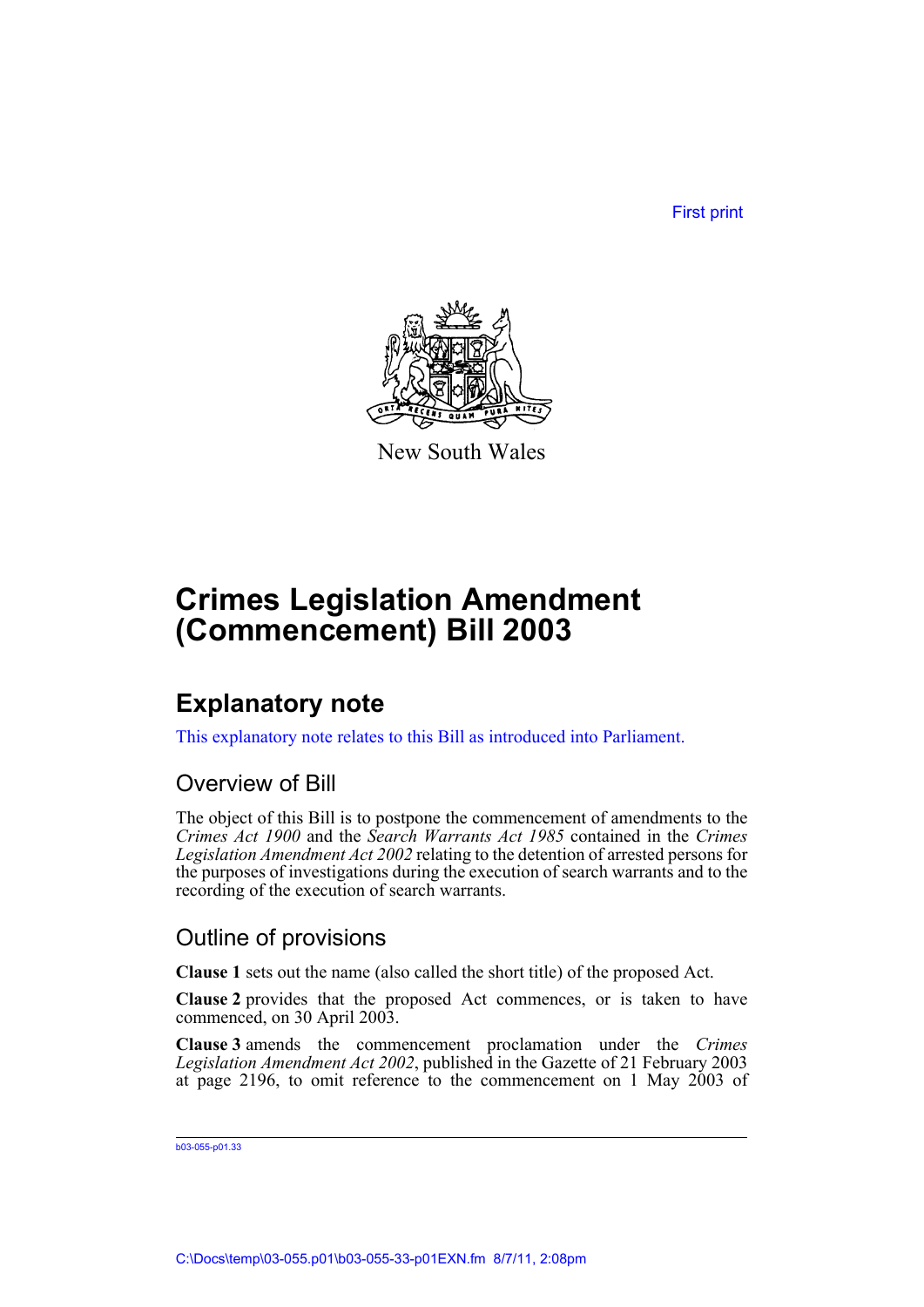Crimes Legislation Amendment (Commencement) Bill 2003

Explanatory note

Schedules 4 [2], [3], [4] (so far as it inserts section 356FA (2) (b) into the *Crimes Act 1900*) and [5] and 10 to the *Crimes Legislation Amendment Act 2002*.

Those provisions amend the *Crimes Act 1900* and the *Search Warrants Act 1985* with respect to the detention of arrested persons for the purposes of investigations during the execution of search warrants and to the recording of the execution of search warrants. The provisions are to be commenced at a later date by proclamation.

The commencement on 1 May 2003 of Schedule 4 [4] to the *Crimes Legislation Amendment Act 2002* (so far as it inserts section 356FA (1) and (2) (a) into the *Crimes Act 1900*) is unaffected. Those provisions relate to the continuous period of time for which a person may be detained.

Explanatory note page 2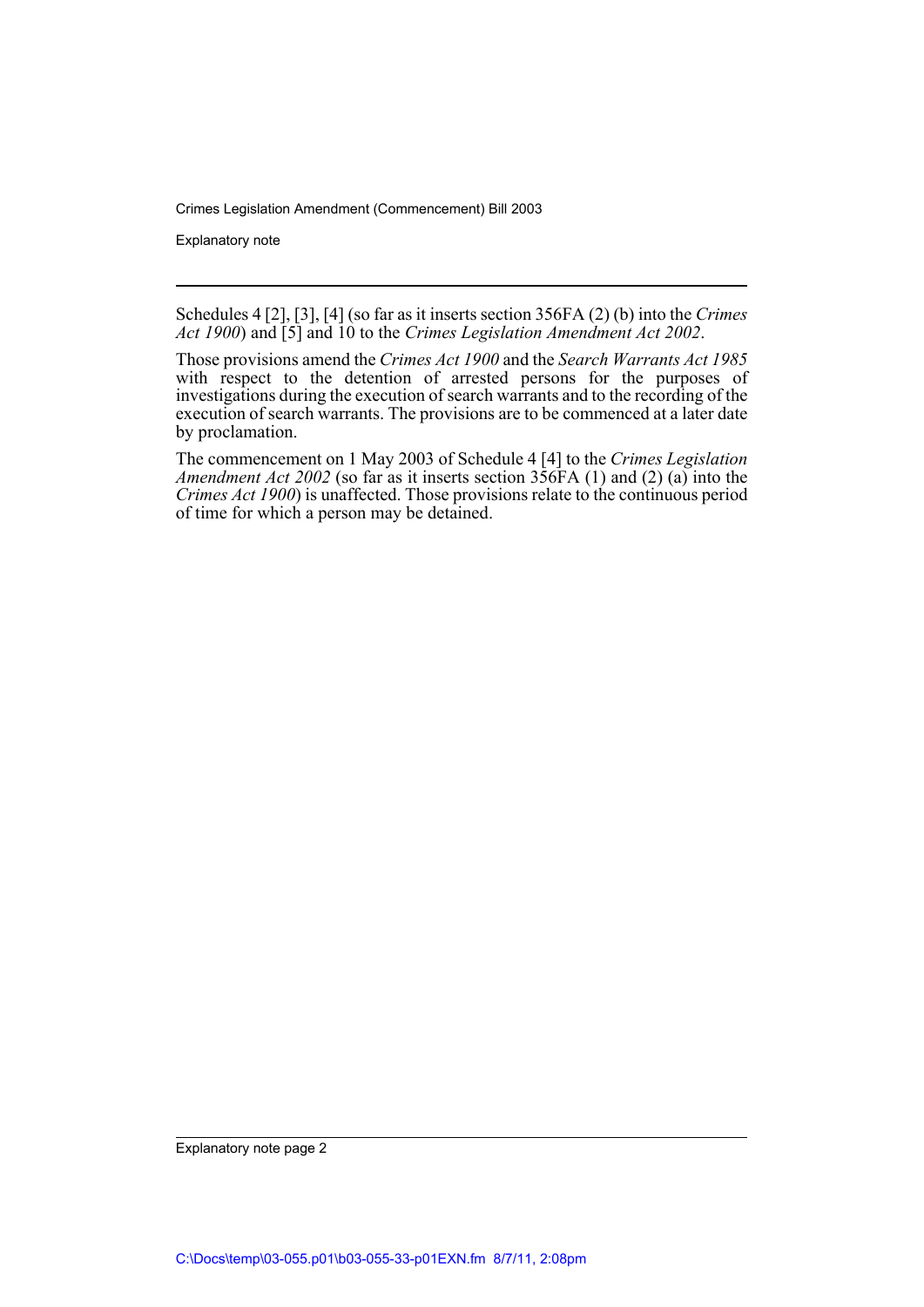First print



New South Wales

## **Crimes Legislation Amendment (Commencement) Bill 2003**

#### **Contents**

|                |                                                                                              | Page |
|----------------|----------------------------------------------------------------------------------------------|------|
|                | Name of Act                                                                                  |      |
| $\overline{2}$ | Commencement                                                                                 |      |
|                | Amendment of commencement proclamation under Crimes<br>Legislation Amendment Act 2002 No 130 |      |

b03-055-p01.33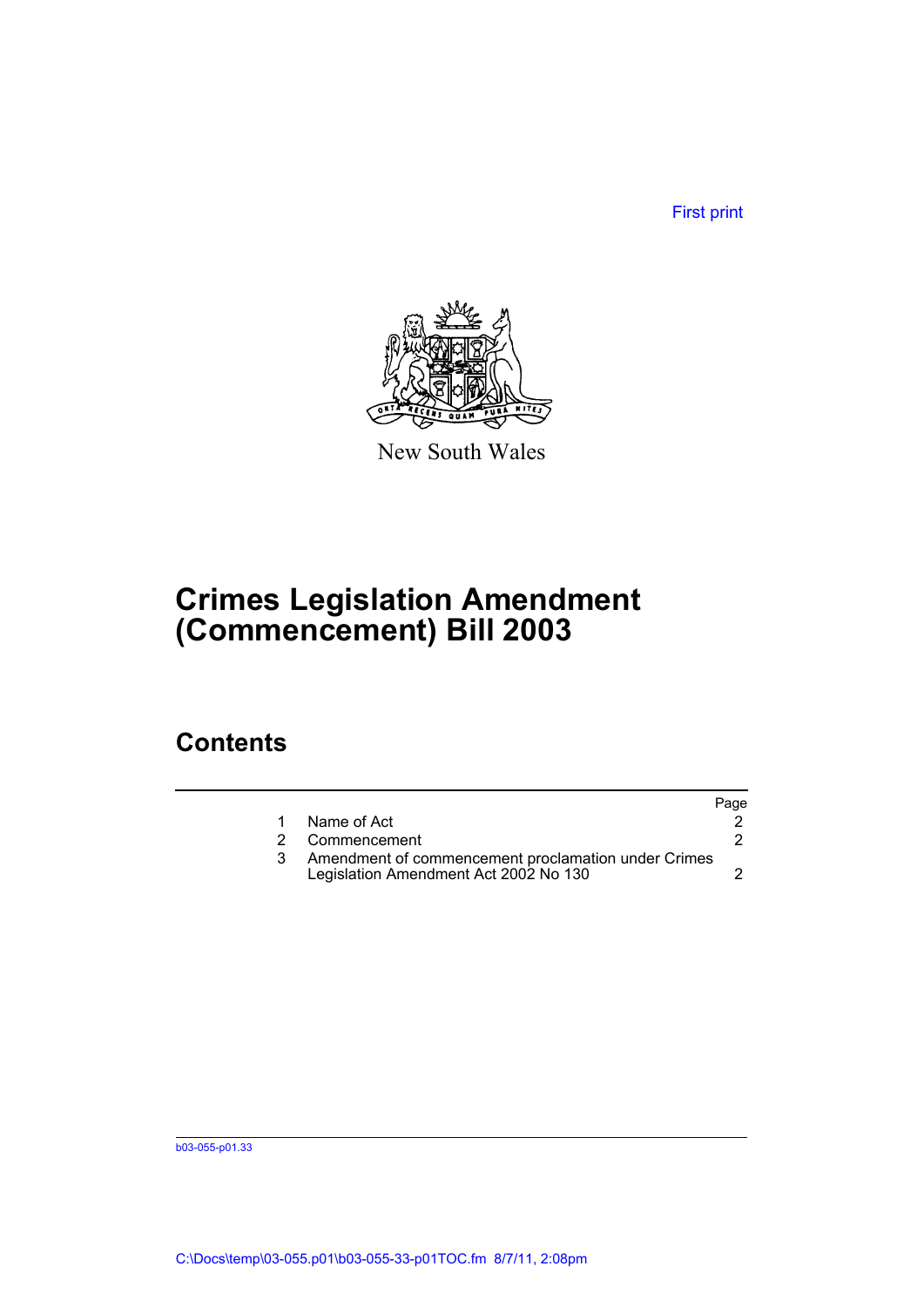Crimes Legislation Amendment (Commencement) Bill 2003

Contents

Page

Contents page 2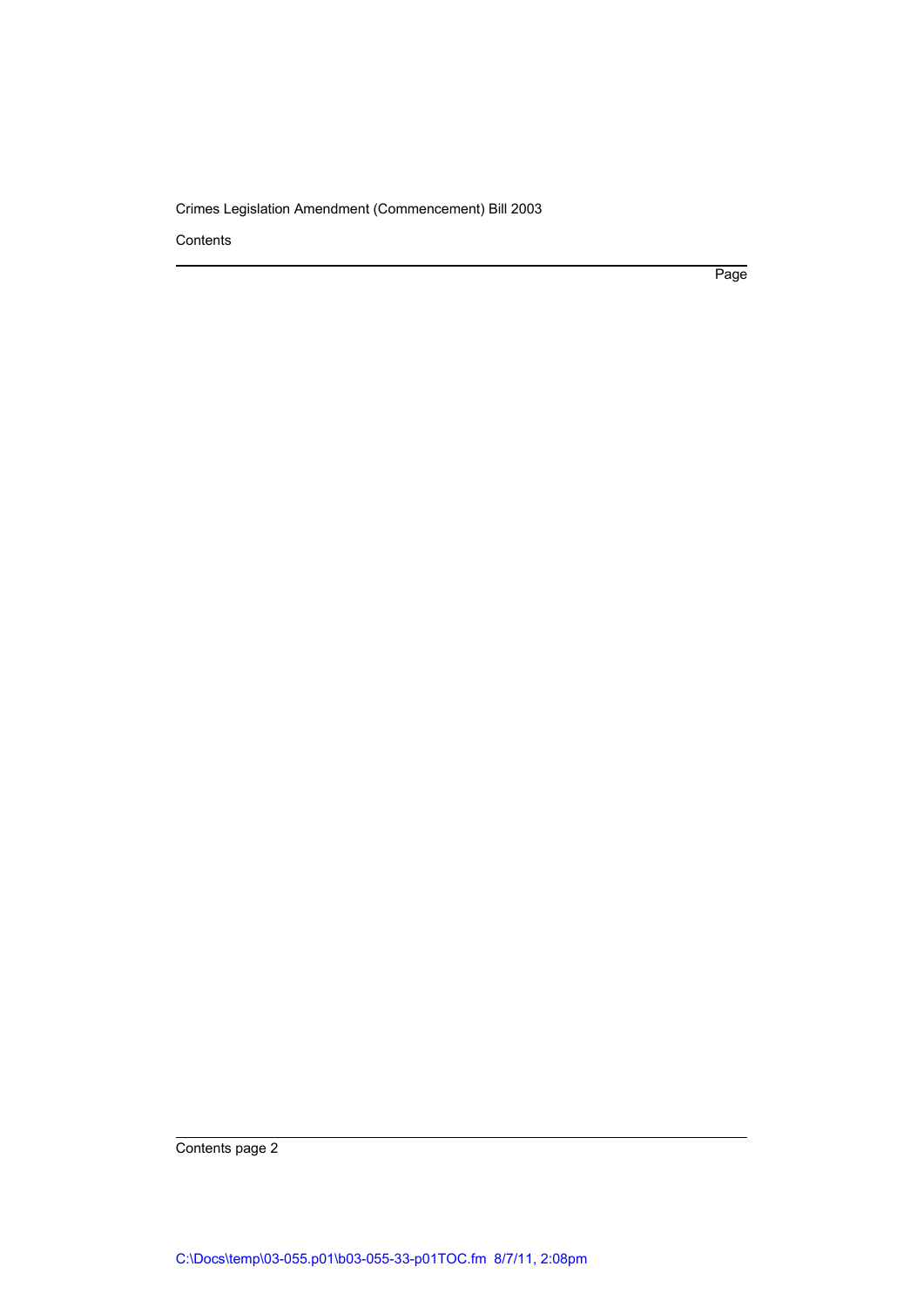

New South Wales

# **Crimes Legislation Amendment (Commencement) Bill 2003**

No , 2003

#### **A Bill for**

An Act to postpone the commencement of amendments to the *Crimes Act 1900* and the *Search Warrants Act 1985* relating to the detention of arrested persons and the recording of the execution of search warrants.